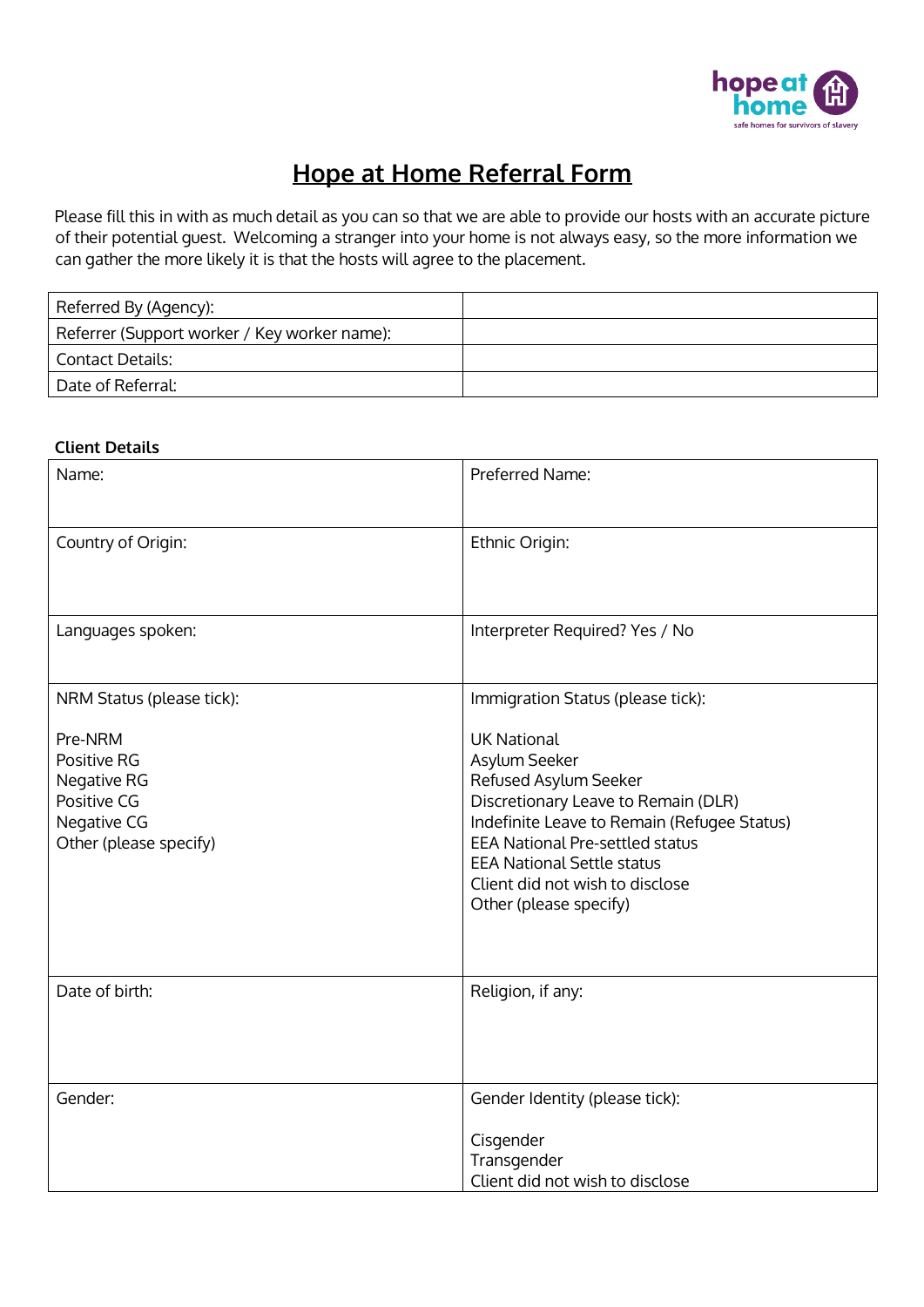| Do they have access to public funds?   | Date of Birth:                                  |
|----------------------------------------|-------------------------------------------------|
| Yes / No                               |                                                 |
| Mobile number:                         | <b>Current Geographical location:</b>           |
| Email address:                         |                                                 |
|                                        |                                                 |
| Next of kin:                           | Details of any dependent children:              |
|                                        |                                                 |
|                                        |                                                 |
| Do they have any dietary requirements? | Type of exploitation experienced (please tick): |
|                                        | Forced labour                                   |
|                                        | Sexual exploitation                             |
|                                        | Domestic servitude                              |
|                                        | Criminal exploitation                           |
|                                        | Other                                           |

### **Additional Information**

| Current accommodation and reason for the referral?<br>(eg CG decision agreed and exiting NRM, vulnerable<br>to street homelessness): | Can they access services<br>independently?                                         |  |
|--------------------------------------------------------------------------------------------------------------------------------------|------------------------------------------------------------------------------------|--|
|                                                                                                                                      | Smoker? Yes / No                                                                   |  |
|                                                                                                                                      | If yes, approximately how many per<br>day?                                         |  |
|                                                                                                                                      | Do they drink alcohol? Yes / No                                                    |  |
|                                                                                                                                      | If yes, how regularly?                                                             |  |
|                                                                                                                                      | Are they happy to live in a house that<br>includes members of the opposite<br>sex? |  |
| Would they prefer to stay in current area or are they<br>happy to relocate?                                                          | Are they happy to live in a home with<br>pets?                                     |  |
| Location of safe friends / family (if known):                                                                                        | Cultural Needs (eg proximity to mosque or access to<br>certain types of foods):    |  |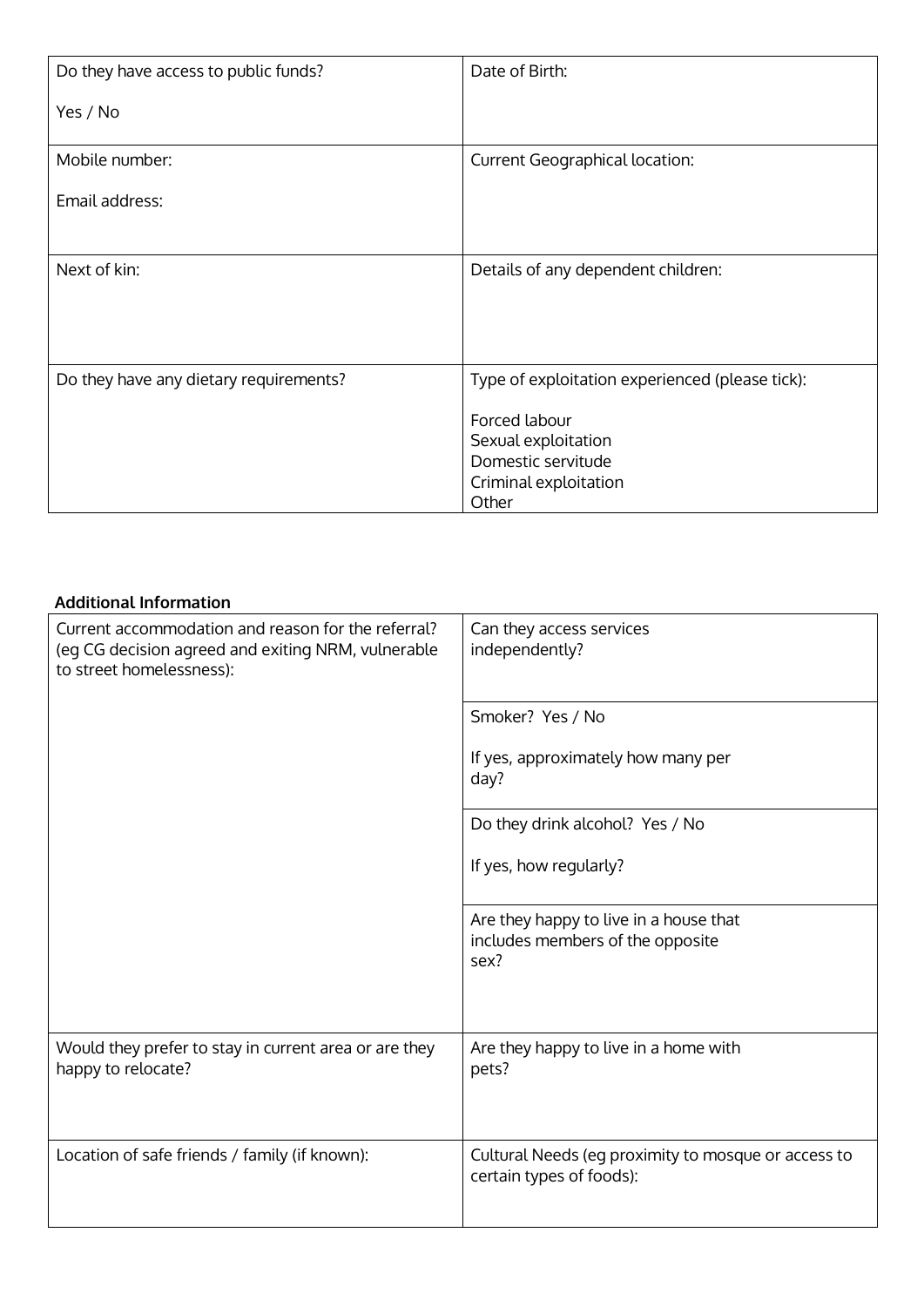Approximately how many belongings will they bring with them?

How will these be transported to the host's home?

\*Please note it is the responsibility of the referrer to provide transport and their belongings.

Hope at Home provides temporary accommodation only. What plans are in place for accommodation options after Hope at Home (eg application to NASS, local authority housing etc)? \*If an application to NASS, LA housing or other types of accommodation has been made, please provide the date of the application.

### **Needs Assessment**

| Previous Employment, training or voluntary work:                                                                                | Support needed for:<br>Literacy Skills?<br>Yes / No<br>Numeracy Skills? Yes / No<br>Budgeting Skills? Yes / No |
|---------------------------------------------------------------------------------------------------------------------------------|----------------------------------------------------------------------------------------------------------------|
| What are their leisure interests? (This helps our<br>matching process)                                                          | Do they have any debt? If yes, please outline<br>amounts.                                                      |
| Please outline any current physical health issues or<br>disabilities:                                                           | Please outline any diagnosed or suspected mental<br>health issues:                                             |
| Please outline any past mental health issues (please<br>include history of suicide attempts or self harm):                      | Details of medication prescribed and taken:                                                                    |
| Covid Vaccination status (please tick):<br>No vaccine<br>One dose of vaccine<br>Two doses of vaccine<br>Booster dose of vaccine | Eligible to work in the UK Yes / No                                                                            |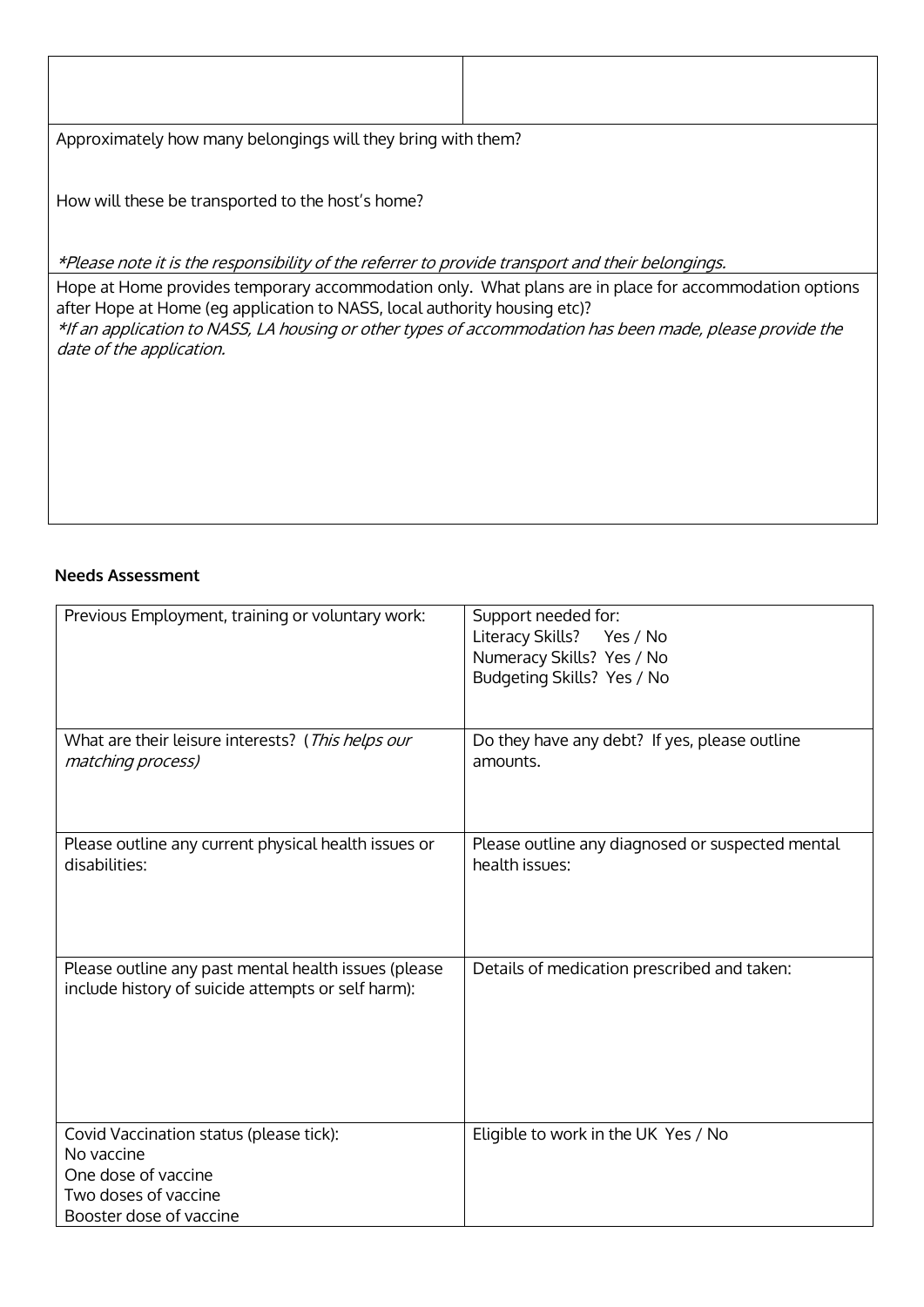| <b>Risk Assessment</b>                                                                         |                                                                                                                                      |
|------------------------------------------------------------------------------------------------|--------------------------------------------------------------------------------------------------------------------------------------|
| In your opinion, are they suitable to live in a home with<br>children under 16?                | Details of any current of substance or alcohol abuse:<br>Details of any substance or alcohol abuse in the last<br>10 years:          |
| Have you seen evidence of challenging or aggressive<br>behaviour? If yes, please give details. | Any known risk to hosts from gangs / traffickers<br>looking for them?<br>Details of any 'unsafe people' they may have or<br>contact: |
| Any known geographical areas of danger:                                                        | Please outline any previous convictions or<br>involvement with the police or the criminal justice<br>system:                         |
| Any other safeguarding issues?                                                                 | Any other relevant information which would assist<br>our matching process?                                                           |

# **Declarations and Consent.**

## **Referrer:**

I have explained the Hope at Home hosting scheme to the person I am referring, and they understand this is a voluntary arrangement between both parties which may be terminated at any point. I have explained the referral process and they understand they will be provided with information of potential hosts, including houserules, before making any final decision. I agree, to the best of my knowledge, the information within this referral form is correct.

| Sianed: | Print name: | Date: |
|---------|-------------|-------|
|         |             |       |
|         |             |       |

## **Please ensure that the client signs the consent and sharing information section as below. We cannot process the referral without this.**

# **Referred client: Data Consent Form**

I authorise Hope at Home to hold on file details of my circumstances and other personal details, whether provided by myself or others, for the purposes of assisting with my housing situation and related issues.

For the purposes of the General Data Protection Regulations 2018, the data controller is Hope at Home.

# **Please confirm the following with the client.**

- **I am happy for Hope at Home to keep written and electronic information about me and to keep in touch with me in accordance with their data privacy notice.**
- **I understand that this information may be shared with hosts or external agencies in order to make the placement or safeguard anyone at risk.**